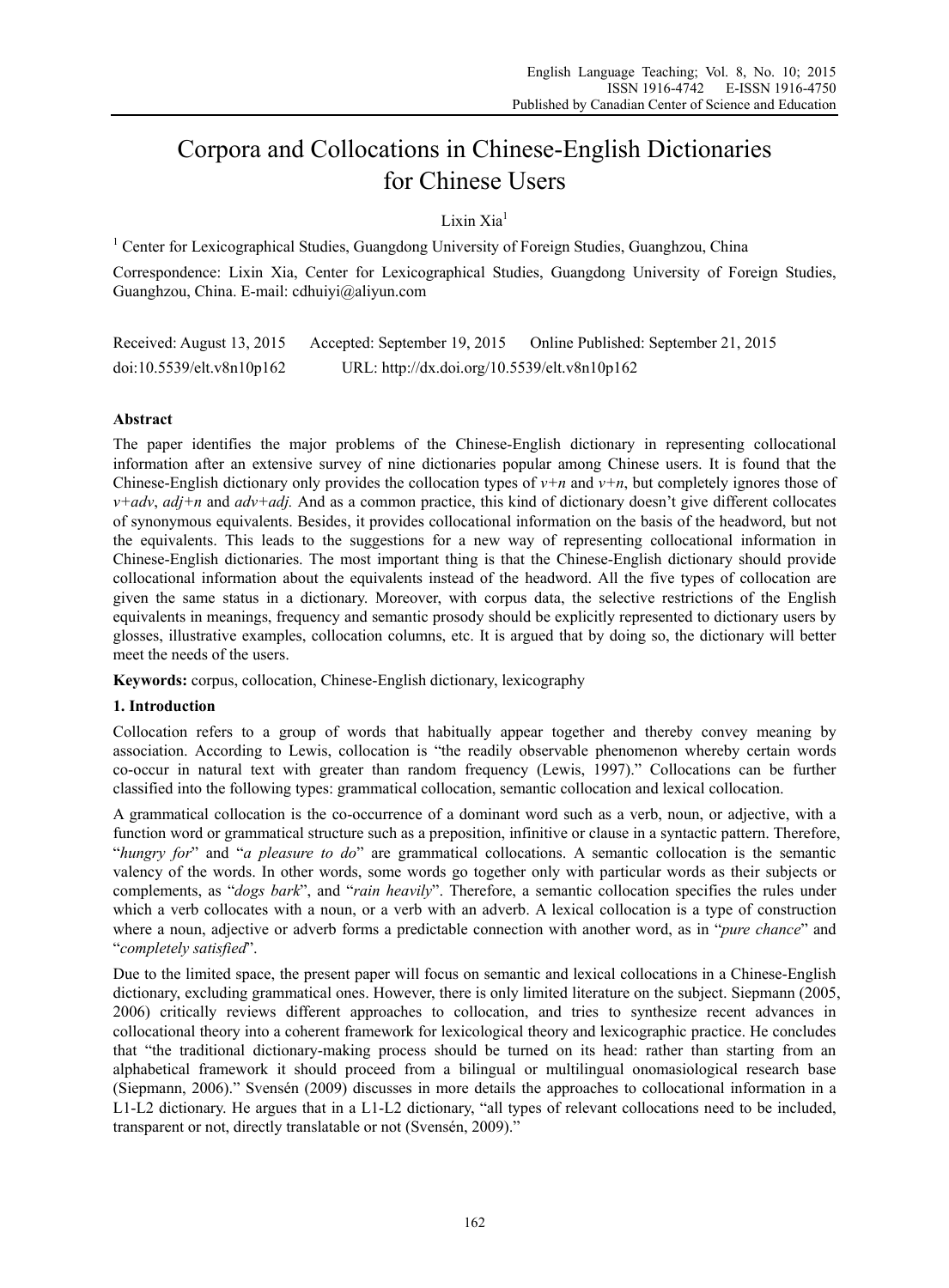Atkins and Varantola (1997) made an empirical study on dictionary use, and found that dictionary users looked up collocations of L2 words (11%) more frequently than they looked up grammar of L2 words (4%). He (2008) did a similar test on the use of Chinese-English dictionaries, and reached the same conclusion that dictionary users look up collocational information more frequently than they look up grammatical information. This shows the importance of collocation in a Chinese-English dictionary. However, no other literature is found to discuss collocational information in a Chinese-English dictionary. Therefore, the present paper attempts to answer the following questions:

- 1) How is collocational information treated in current Chinese-English dictionaries?
- 2) What types of collocation are provided in the dictionaries?
- 3) How can corpus data about collocation be explicitly represented in the Chinese-English dictionary?

#### **2. Methods**

In order to answer the above research questions, current Chinese-English dictionaries will be chosen as the research object. A Chinese-English dictionary can be classified into the dictionary for domestic users and that for foreign users. The working definition for a Chinese-English dictionary for Chinese users (CEDCU) is that a Chinese-English dictionary is one made specifically for the users whose native language is Chinese.

From tens of published Chinese-English dictionaries, we finally chose nine of them. They are the first edition of "*A Chinese-English Dictionary (CED1)*" by Wu Jingrong in 1980, the second edition of "*A Chinese-English Dictionary (CED2)*" by Wei Dongya in 1995, the third edition of "*A Chinese-English Dictionary (CED3)*" by Yao Xiaoping in 2010, "*Concise English-Chinese Chinese-English Dictionary (CECCED)*" by Feng Juehua in 2004, "*A Modern Pocket Chinese-English Dictionary (MPCED)*" by Chen Hongan in 1990, the third edition of "*The Chinese-English Dictionary (TCED)*" by Wu Guanghua in 2010, "*A Practical Chinese-English Dictionary for Translation (PCEDT)*" by Wu Wenzhi in 2001, "*A New Century Chinese-English Dictionary (NCCED)*" by Hui Yu in 2003, and "*New Age Chinese-English Dictionary (NACED)*" by Wu Jingrong in 2000.

They were chosen because they were all published after China adopted its opening policies in 1978, and that they are the most popular ones among Chinese users. For example, the CED series enjoy the greatest number of users in China, and the CED1 is the most influential in China. The TCED includes the greatest number of entries. The NCCED and NACED are said to have the greatest number of collocation in them. The CECCED and MPCED stand for the dictionary of pocket size, and the PCEDT for the dictionary for translation.

After the dictionaries were chosen, all types of collocation that are explicitly represented in the nine dictionaries were collected. That is to say, the collocations in the glosses are included, but those represented implicitly in the illustrative examples are excluded. They are the following five types of collocation: 1) v+n, as *make a decision*; 2) n+v, as *lions roar;* 3) adj+n, as *sharp increase;* 4) v+adv, as *rain heavily,* 5) adv+adj, as *bitterly disappointed* (*cf* Svensén 2009).

After the collocations were collected, data are analyzed based on corpus data. The corpus chosen is BNC because it is the most representative one of its kind containing contemporary British English. And the *word sketch* is used to analyze the data.

#### **3. Results**

All the data is shown in Table 1.

From Table 1, we can see that all the dictionaries provide certain types of collocation of the equivalents except the pocket *MPCED*. This may suggest that the editors of the dictionaries are fully aware of the importance of collocation in the Chinese-English dictionaries. The *CED1* was the first one of this kind of dictionary published after China adopted the open policy in 1970's. Its editor included some information about collocation in it, and its revised editions included more.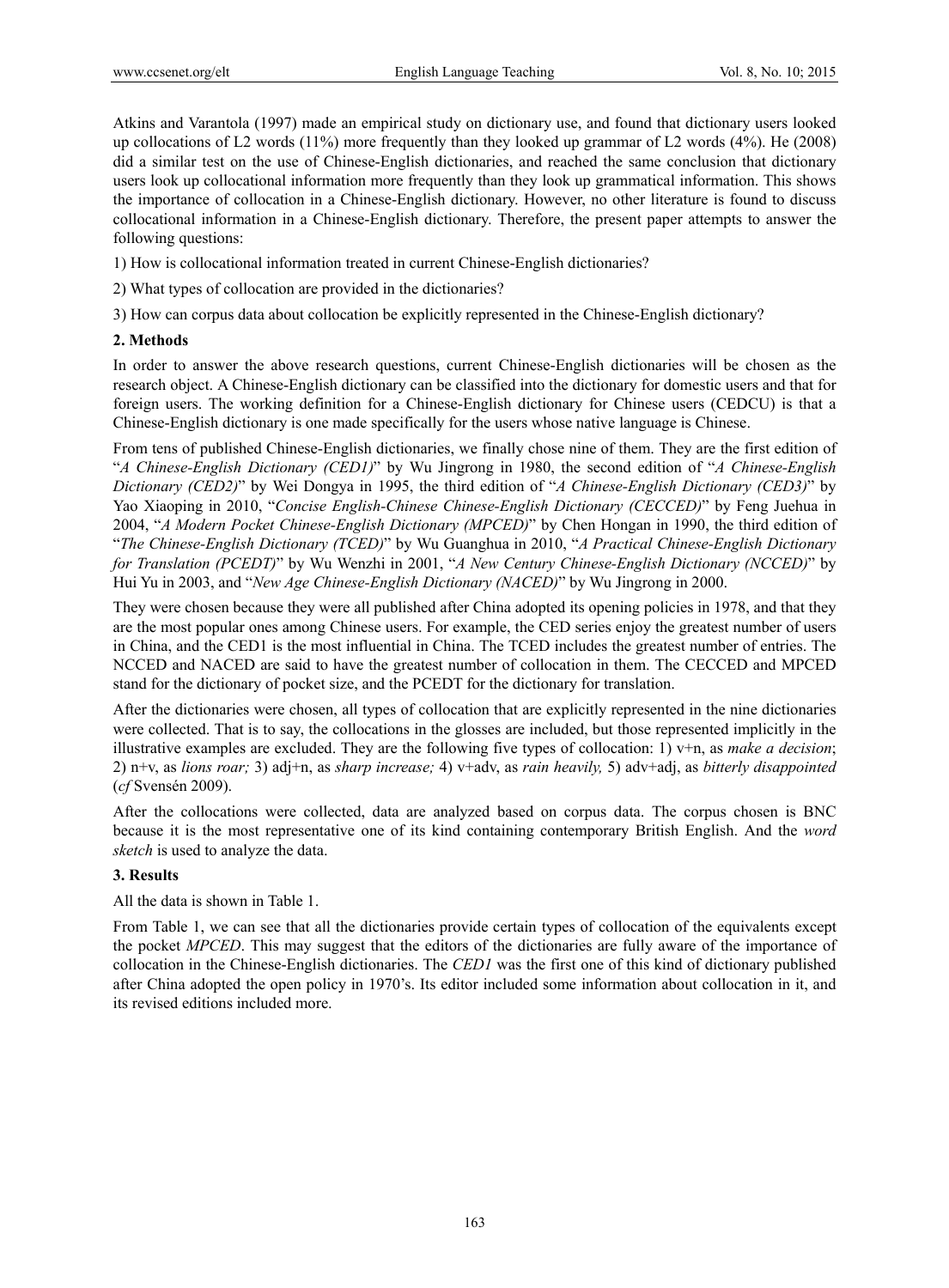| <b>Title</b>     | $v+n$  | $n+v$  | adj+n | v+adv | $adv+adj$ |
|------------------|--------|--------|-------|-------|-----------|
| <b>CED1</b>      | $^{+}$ | $^{+}$ |       |       |           |
| CED <sub>2</sub> | $^{+}$ | $+$    |       |       |           |
| CED3             | $^{+}$ | $+$    |       |       |           |
| <b>TCED</b>      | $^{+}$ | $+$    |       |       |           |
| <b>CECCED</b>    | $^{+}$ | $+$    |       |       |           |
| MPCED            |        |        |       |       | -         |
| <b>PCEDT</b>     | $^{+}$ | $+$    |       |       |           |
| <b>NACED</b>     | $^{+}$ | $+$    |       |       |           |
| <b>NCCED</b>     | $^{+}$ | $^{+}$ |       |       |           |

Table 1. Types of collocation in Chinese-English dictionaries

However, these dictionaries only provide two types of collocation, i.e. " $v+n$ " and " $n+v$ " in the form of glosses either in English or in Chinese.

Ex. 1 【磕磕绊绊】kēke-bànbàn <形> $\Theta$ (of a road) bumpy; rough:....  $\Theta$ (of a person) limping; jerky: ...from *NCCED*

In the above example, the collocates of the equivalents are given in the glosses in English.

Ex. 2 上课 [--] ① (学生听课) attend class; go to class...② (教师讲课) conduct a class; give a lesson... from *TCED*

In Ex. 2, the collocates of the equivalents are included in the Chinese glosses. However, a close look at the dictionary shows that the Chinese glosses are actually definitions of the headword. That is to say, the *TCED* defines the headword both in Chinese and English. Sometimes the Chinese definition may contain the collocates. But in most cases it doesn't. Thereby, we may conclude that the *TCED* doesn't provide collocational information about the equivalents of the headword purposely.

#### **4. Discussion**

Although most of the Chinese-English dictionaries investigated provide some types of collocation, they have some common problems as shown below.

*1) Insufficient number of collocation and a bias in representing different types of collocation* 

In the examination of the nine Chinese-English dictionaries, we find that they only supply a very limited number of collocations. Besides, they fail to give collocation information in a systematic way, which results in a lack of collocation information about many equivalents.

Moreover, all the nine dictionaries fail to provide the following three types of collocation: *v+adv*, *adj+n* and *adv+adj*. They are frequently used in the English text, and are as important as the collocation types of *v+n* and  $v+n$ . But they are not treated in the same way as the latter ones.

*2) Not giving different collocates of the synonymous equivalents* 

In theory, a L1-L2 dictionary should tell its users the differences between the equivalents. However, in practice, it just lists the equivalents without differentiating between them. It is the same case with current Chinese-English dictionaries.

Ex. 3 【宣传】…<动>publicize; propagate; disseminate; preach: ~交通法规 publicize traffic regulations  $\sim \pi$ 策 publicize a policy; give publicity to a policy || ~政治观点 propagandize political ideology || 进行~carry out/conduct propaganda… from *NCCED*

In Ex. 3, the dictionary lists four English counterparts of the Chinese headword without further explaining the use of and the difference between them. A user would feel confused facing the four synonymous equivalents. Although the dictionary gives the collocates of "publicize" in the examples part, no collocation information are given about the other three equivalents. Due to the space limit in a dictionary, it is not likely to list all the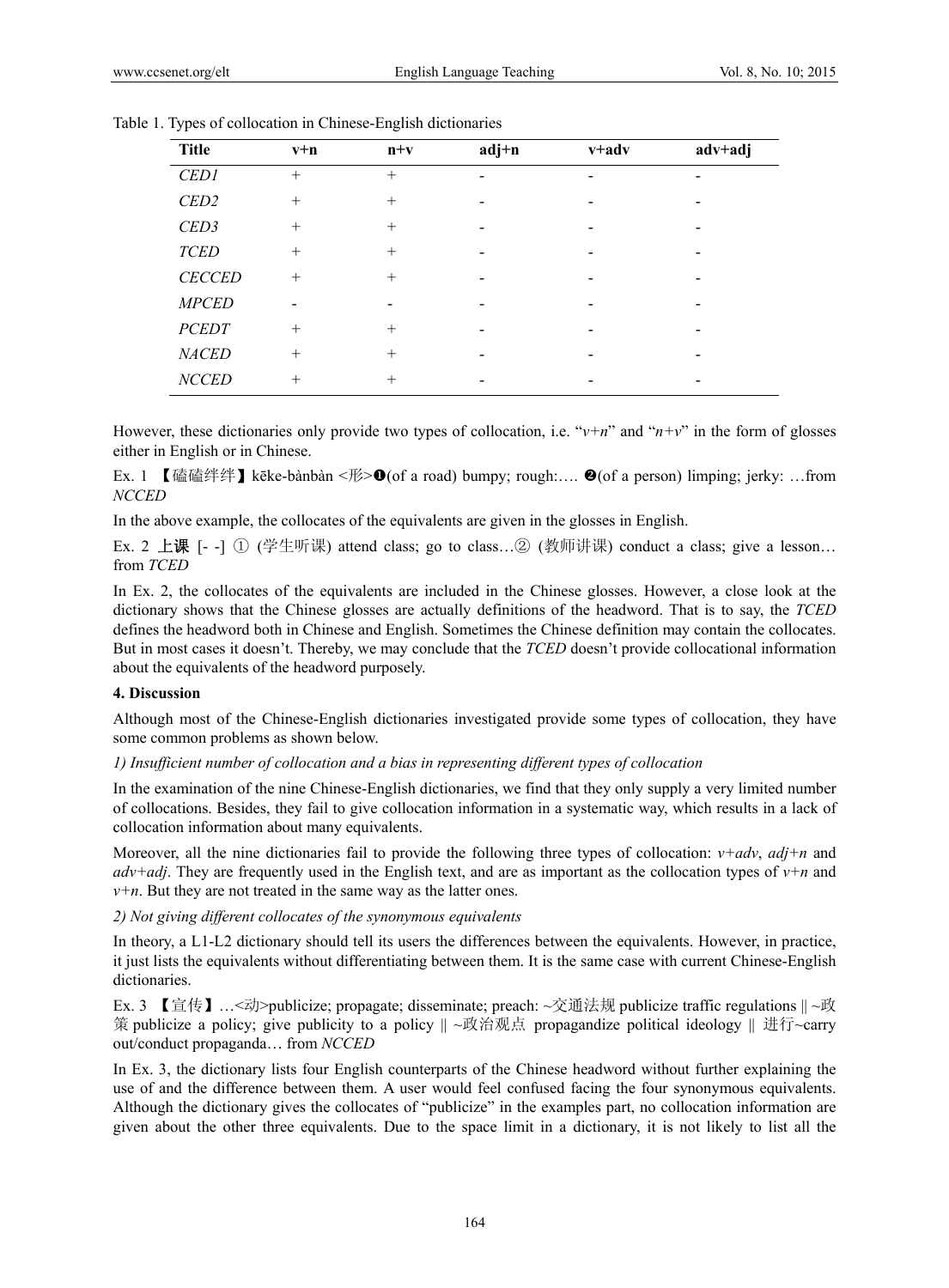collocates of the equivalents by illustrative examples. Besides, it's demanding for a dictionary user to extract and sum up all the use and collocation structure of the equivalents from the examples given in the examples.

# *3) Providing collocation information on the basis of the headword*

For a dictionary user, he expects not only an equivalent in the dictionary, but also use of the equivalent, including collocation information about it. According to Atkins (1997), a dictionary user looks up collocational information about the equivalents more often  $(10\%)$  than grammatical information about the equivalents  $(5\%)$ when he looks up in a L1-L2 dictionary. This shows the importance of collocational information in a L1-L2 dictionary.

However, current Chinese-English dictionaries don't provide the needed collocation information about the English equivalents of the Chinese headword. In most cases, if the headword has a collocation structure, the dictionary will provide the counterpart in English. If there is a corresponding collocation structure in English, no problems occur. But this correspondence is rare. In most situations, there is no exact correspondence between them. It is more likely that a Chinese headword has several equivalents of different collocation structures, and the dictionary doesn't further illustrate the collocation patterns of them. That is to say, a Chinese-English dictionary provides collocation on the basis of the headword in the source language rather than the equivalents in the target language. A possible outcome of this treatment is that dictionary users may misuse the equivalents in an incorrect collocation.

Corpus data is widely used in the compilation of the dictionaries, especially in the English learner's dictionaries (Xia 2011). But none of the investigated Chinese-English dictionaries were made on the basis of corpora. With the use of large corpora and software in the compilation of the dictionary, dictionary writers can better represent linguistic information at various levels, including collocation information.

# *1) Highlighting collocation information based on the design features of the Chinese-English dictionary*

Collocation plays an active role in the production of a text, and it is the key to the "naturalness" of it (Xia 2009). Chen (2008) argues that a scientific and systematic representation of collocation in a learner's dictionary will be the chief design feature of the next generation dictionaries. The aim of a Chinese-English dictionary is to help its users produce an English text. Therefore, it should show its users the collocational behaviors of the equivalents in a systematic way.

First, all the collocation types discussed above should be given in a Chinese-English dictionary. That is to say, the types of  $v+adv$ ,  $adj+n$  and  $adv+adj$  should be given the same status as the types of  $v+n$  and  $v+n$ .

In addition, because of the cultural difference, Chinese collocational structures are quite different from English ones. Therefore, the Chinese-English dictionary should tell its users the difference between them in various ways, such as in the form of collocational columns, error warnings, and illustrative examples.

#### *2) Explicit use of corpus data to show frequency restrictions of the equivalents*

Large corpora and software break through the limitation of traditional research on collocation. Now we can count the frequency of the words in a corpus. For example, the *word sketch* not only gives the frequency of particular collocates, but also the significant degree of the collocates.

Corpus data analysis has helped dictionary writers make such decisions on headword selection, sense differentiation, sense ordering, definition, etc. In treating collocational information in a Chinese-English dictionary, dictionary editors should make full use of the corpus data, and highlight collocational structures according to their frequency, including the selection of collocates and the ordering of the collocation structures.

In Ex. 1, the editor gave the collocational structures of the English equivalents, such as "(of a road) bumpy; rough", and "(of a person) limping; jerky", but no frequency data were given about them. This would make the dictionary users think that there is no difference between the two collocation structures, and they can use them at random.

However, through data retrieval by the *word sketch*, we find that the following words tend to go together with *bumpy*: *ride* (22), *road* (11), and *track* (8); and the following words with *rough*: *ground* (60), *ride* (53), *track* (40), *sea* (34), and *grass* (22). In addition, the frequency of *bumpy* is 156, and that of *rough* is 3291. We can thereby conclude that *bumpy* is a low-frequency word mainly used to describe the state of an uneven road, and *rough* has a greater frequency mainly used to describe the state of an uneven ground, a sea surface or a grass land.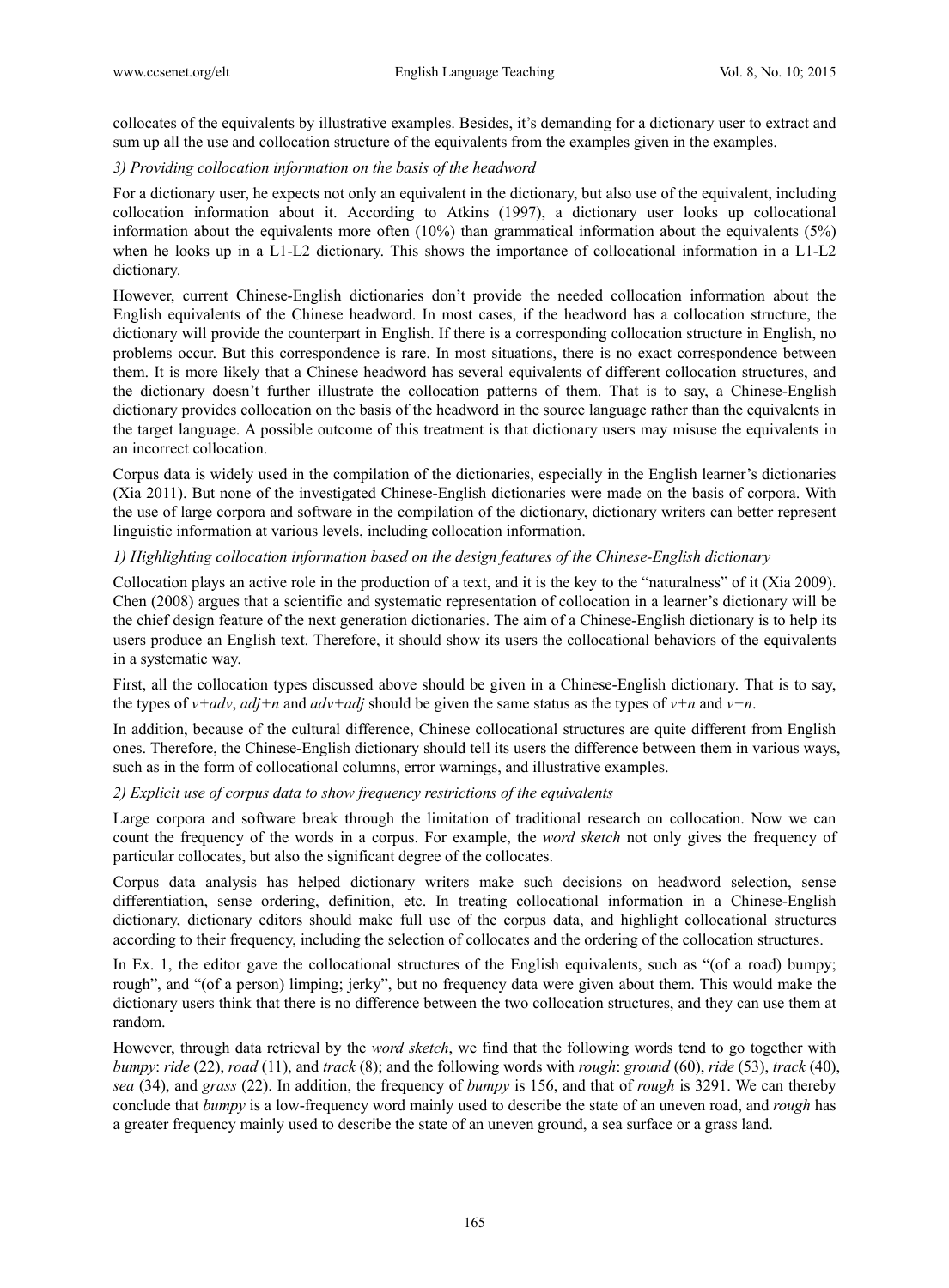As to the collocates of *jerky* and *limping*, they also tend to co-occur with different groups of words: *jerky* is mainly used to describe an unsteady movement (23) or motion (2) while *limping* is mainly used to describe a tottering people (2) or walk (2). And the frequency of jerky (90) is greater than that of limping (35). Based on the corpus data, we revise the entry in Ex. 1 as below:

Ex. 4 磕磕绊绊 kēke-bànbàn <形→❶(of a ground, ride, grass, etc.) **rough**; (of a ride, road, track, etc.) **bumpy**:....  $\Theta$  (of a movement, etc.) **jerky**; (of a person, walk, etc.) **limping**:...

In Ex. 4, we give separate glosses for the two equivalents in sense 1 and 2. Careful users would notice the difference between them. Compared with Ex. 1, we reorder the English equivalents according to their frequency. And the collocates are also listed according to their frequency.

#### *3) Representing semantic prosody of the equivalents*

The notion of semantic prosody arises from corpus linguistics. Louw (1993) defines it as "a consistent aura of meaning with which a form is imbued by its collocates". As Rundell (1998) notes that in English certain words tend to co-occur with the words with positive or negative associations. For examples, *event* always collocates with historical, important and other words with positive associations. But *incident* goes together with serious, unfortunate, unpleasant and other words with negative associations.

As it is important for language learners, lexicographers have made efforts to present information about semantic prosody in their dictionaries, and Partington (1998) notes that English monolingual dictionaries based on corpora provide more information about semantic prosody than those not based on corpora. But Chinese-English haven't provided any information about semantic prosody of the English equivalents.

In Ex. 3, after data retrieval by the *word sketch*, we find that *preach* usually co-occurs with the words with positive associations, such as religion, sermon, socialism. *Disseminate* often goes together with the words with neutral associations, such as knowledge, idea, information, etc. *propagate* is often used with contraction, plant in the technical field. Finally, *publicize* collocates with words with negative associations, such as crime, grievance, dispute, etc. Based on the above corpus data, Ex.3 is revised as below:

Ex. 5 宣传 xuānchuán<动> **preach (**a sermon/gospel/system, etc.**)**; **propagate** (an idea, knowledge, etc.); <正 式> **disseminate** (information, a result/ finding/message, etc.); <贬>**publicize** (crime/grievance, a dispute, etc.): 宣传教义 preach a sermon||宣传知识 propagate knowledge||他们的研究发现已经广为宣传。Their research findings have been widely disseminated….

In Ex. 5, we list *preach* as the first equivalent because it has the greatest frequency. Besides, a label  $\ll \mathbb{R}$ (disapproving) is placed in front of the equivalent *publicize* to present explicitly the semantic prosody of the collocations.

#### **5. Conclusions**

In sum, a Chinese-English dictionary should present the collocational behaviors of the English equivalents rather than those of the Chinese headwords as the users need them in their production of an English text. In particular, when there is a difference between the Chinese collocational structures and the English ones, the dictionary should show its users the difference. Finally, in the treatment of collocational information, we should use corpus data explicitly to present the users the selection rules of English equivalents in meanings, frequency and semantic prosody through various means, such as glosses, illustrative examples, collocational columns, error warnings, notes, etc. to better meet the users' needs.

#### **References**

- Atkins, B. T. S., & Varantola, K. (1997). Monitoring dictionary use*. International Journal of Lexicography, 1*, 1-45. http://dx.doi.org/10.1093/ijl/10.1.1
- Chen, G. & Tian, B. (2008). The design features of the next-generation English learner's dictionaries (xia yidai yingyu xuex cidian de sheji tezh). *Foreign Language Teaching and Research (waiyu jiaoxue yu yanjiu), 3*, 224-233.
- He, J. (2008). *Towards a Model of a Collegiate Chinese-English Learner's Dictionary.* Beijing: Science Press.
- Lewis, M. (1997). *Implementing the Lexical Approach: Putting Theory into Practice*. Hove, England: Language Teaching Publications.